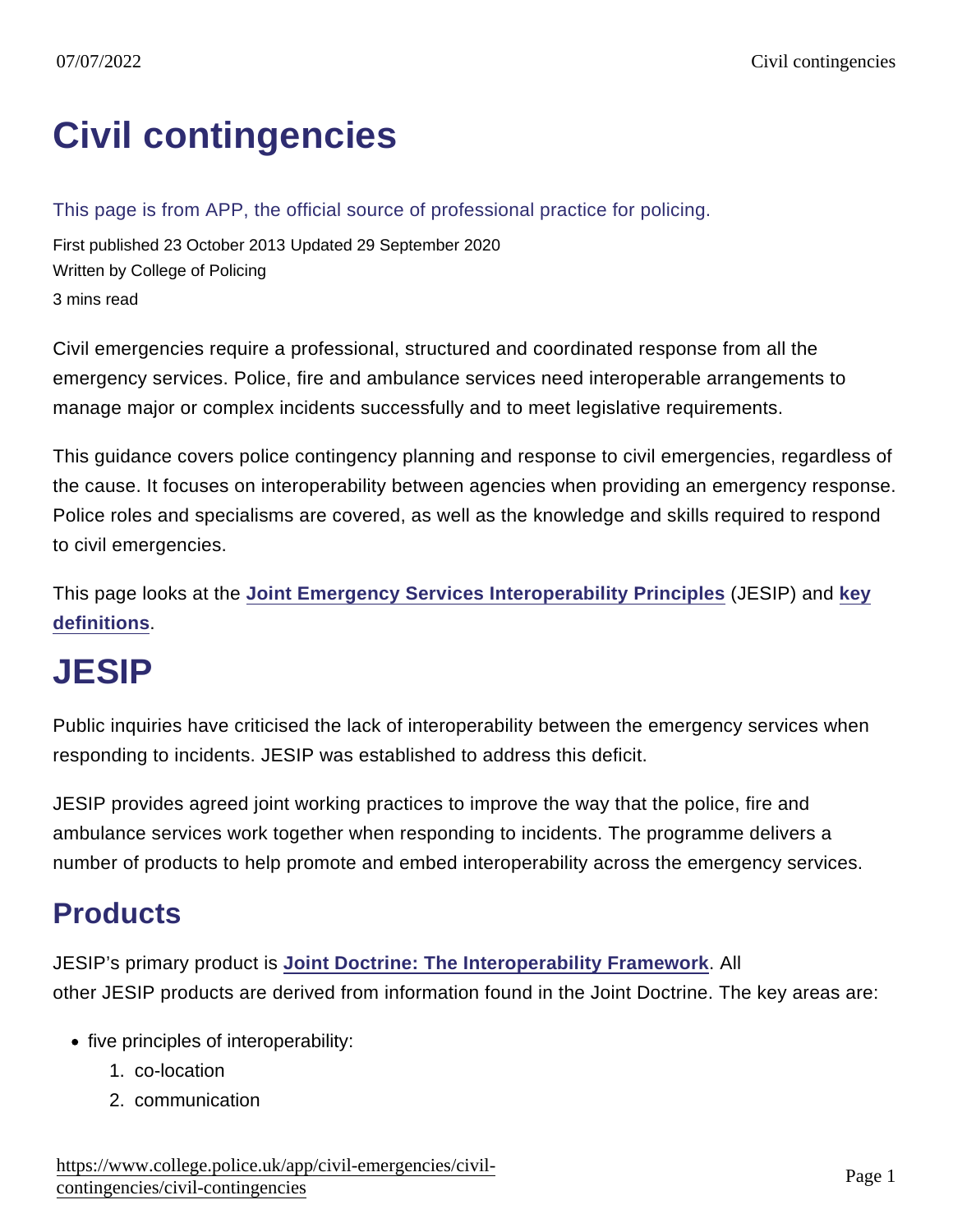- 3. coordination
- 4. joint understanding of risk
- 5. shared situational awareness
- the [joint decision model](https://www.app.college.police.uk/app-content/civil-emergencies/civil-contingencies/command-control-and-coordination/#joint-decision-model-jdm) (JDM)
- [METHANE](https://www.app.college.police.uk/app-content/civil-emergencies/civil-contingencies/command-control-and-coordination/#methane-situation-report) a model for supporting shared situational awareness

These key areas are addressed in JESIP training products, which are available to multi-agency partners.

Note: JESIP working practices apply to all incidents responded to jointly.

### **Arrangements**

JESIP doctrine continues to be implemented at a local level. This includes training, exercising and a new system of joint organisational learning. The following arrangements are in place.

- Support a small emergency services team supports ongoing local implementation. It is based in the Cabinet Office Civil Contingencies Secretariat.
- Oversight an Interoperability Board provides national oversight. It is chaired by strategic lead officers from the emergency services, who comprise its membership alongside representatives from government departments and wider agencies and bodies.
- Learning the joint organisational learning (JOL) project identifies, analyses and acts on learning from live incidents, testing and exercising. JOL delivers change on the front line as required.

For further information see [JESIP.](http://www.jesip.org.uk/)

## **Definitions**

The following originate from the [lexicon](https://www.gov.uk/government/publications/emergency-responder-interoperability-lexicon) of UK civil protection terminology, which sets common and agreed definitions used in the multi-agency business of civil protection. The lexicon is one of the underpinning elements of interoperable communications and coherent multi-agency working.

### **Emergency**

An event or situation which threatens serious damage to human welfare in a place in the UK, the environment of a place in the UK, or the security of the UK or of a place in the